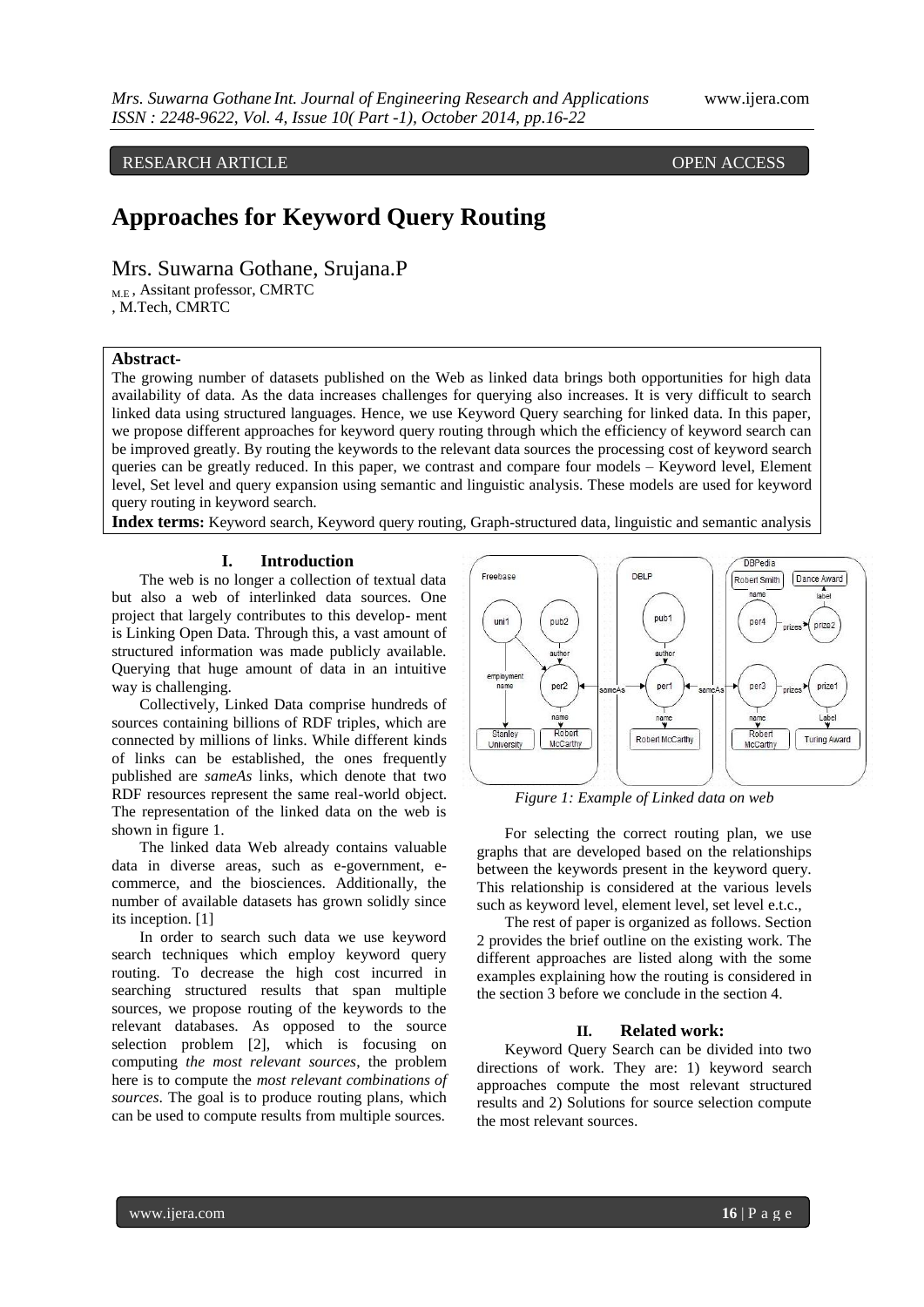### **2.1. Keyword search**

In the keyword searching, we mainly follow two approaches. They are *schema-based approaches* and *schema-agnostic approaches*.

*Schema-based approaches* are implemented on top of off-the-shelf databases. A keyword is processed by mapping keywords to the elements of the databases, called *keyword elements*. Then, using the schema, valid join sequences are derived and are employed to join the computed keyword elements to form the candidate-networks that represent the possible results to the keyword query.

*Schema-agnostic approaches* operate directly on the data. By exploring the underlying graphs the structured results are computed in these approaches. Keywords and elements which are connected are represented using Steiner trees/graphs. The goal of this approach is to find structures in the Steiner trees.

For the query "Stanley Robert Award" for instance, a Steiner graph is the path between uni1 and prize1 in Fig. 1. Various kinds of algorithms have been proposed for the efficient exploration of keyword search results over data graphs, which might be very large. Examples are bidirectional search [3] and dynamic programming [4].

Recently, a system called Kite extends schemabased techniques to find candidate networks in the multi source setting [5]. It employs schema matching techniques to discover links between sources and uses structure discovery techniques to find foreignkey joins across sources. Also based on pre computed links, Hermes [6] translates keywords to structured queries.

#### **2.2 Database Selection**

In order to get the efficient results for keyword search, the selection of the relevant data sources plays a major role. The main idea is based on modeling databases using keyword relationships. A keyword relationship is a pair of keywords that can be connected via a sequence of join operations. For instance, (Stanley, Award) is a keyword relationship as there is a path between uni1 and prize1 in Fig. 1. A database is considered relevant if its keyword relationship model covers all pairs of query keywords.

M-KS considers only binary relationships between keywords. It incurs a large number of false positives for queries with more than two keywords. This is the case when all query keywords are pair wise related but there is no combined join sequence which connects all of them.

G-KS [7] addresses this problem by considering more complex relationships between keywords using a Keyword Relationship Graph (KRG). Each node in the graph corresponds to a keyword. Each edge between two nodes corresponding to the keywords  $(k_i, k_j)$  indicates that there exists at least two

connected tuples  $t_i \leftrightarrow t_j$  that match  $k_i$  and  $k_j$ . Moreover, the distance between  $t_i$  and  $t_i$  are marked on the edges.

# **III. Approaches**

For routing the keywords to the relevant data sources and searching the given keyword query, we propose four different approaches. They are:

1) Keyword level model 2) Element level model, 3) Set level model, and 5) Query expansion using linguistic and semantic features.

We compute the *keyword query result* and *keyword routing plan* [11] which are the two important factors of keyword routing.

#### **3.1 Keyword level model**

In keyword level, we mainly consider the relationship between the keywords in the keyword query. This relationship can be represented using *Keyword Relationship Graph* (KRG) [7]. It captures relationships at the keyword level. As opposed to keyword search solutions, relationships captured by a KRG are not direct edges between tuples but stand for paths between keywords.

For database selection, KRG relationships are retrieved for all pairs of query keywords to construct a sub graph. Based on these keyword relationships alone, it is not possible to guarantee that such a sub graph is also a Steiner graph (i.e., to guarantee that the database is relevant). To address this, sub graphs are validated by finding those that contain Steiner graphs. This is a filtering step, which makes use of information in the KRG as well as additional information about which keywords are contained in which tuples in the database. It is similar to the exploration of Steiner graph in keyword search, where the goal is to ensure that not only keywords but also tuples mentioning them are connected.

However, since KRG focuses on database selection, it only needs to know whether two keywords are connected by some join sequences or not. This information is stored as relationships in the KRG and can be retrieved directly. For keyword search, paths between data elements have to be retrieved and explored. Retrieving and exploring paths that might be composed of several edges are clearly more expensive than retrieving relationships between keywords.

Keyword search over relational databases finds the answers of tuples in the databases which are connected through primary/foreign keys and contain query keywords. As there are usually large numbers of tuples in the databases, these methods are rather expensive to find answers by on-the-fly enumerating the connections.

To address this problem, proposed *tuple units* [8] to efficiently answer keyword queries. A *tuple unit* is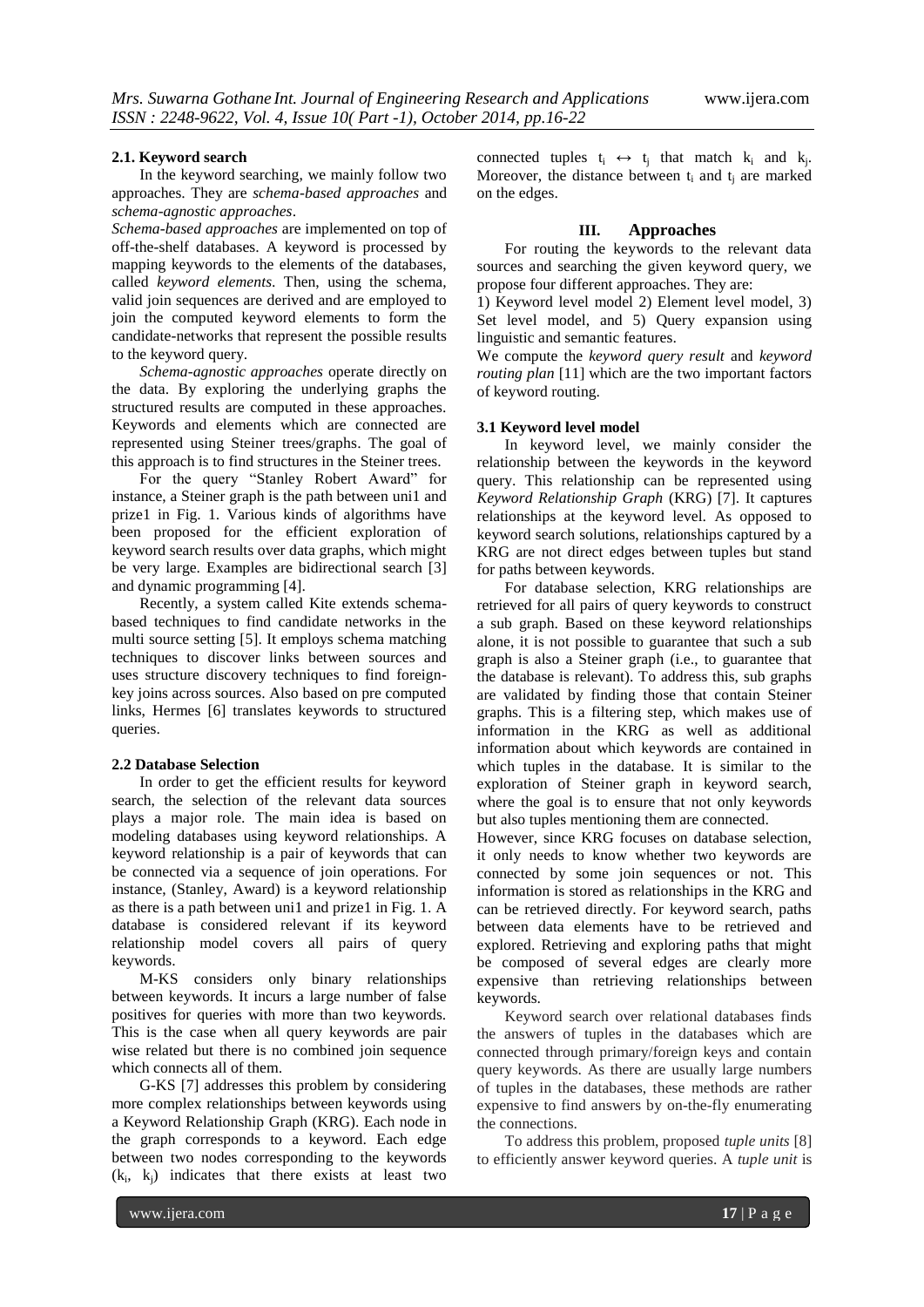query {relational, database, keyword, search, Hristidis}, the underlined tuple unit  $T_{p5}$  (Table 2) contains all the input keywords. We can take this tuple unit as an answer. Note that we do not need to on-the-fly identify structural relationships between tuples in different tables, and the tuple-unit-based

Keyword search [9] relies on an element-level model (i.e., data graphs) to compute keyword query results. Elements mentioning keywords are retrieved from this model and paths between them are explored to compute Steiner graphs. To deal with the keyword routing problem, elements can be stored along with the sources they are contained in so that this information can be retrieved to derive the routing plans from the computed keyword query results. In this model, we mainly concentrate on IR technique of data retrieval. This technique allow users to search unstructured information using keyword based on scoring and ranking, and do not need users to understand any database schemas. We use graph-based data models to characterize

method can improve search performance.

**3.2 Element level model**

individual data models.

a set of highly relevant tuples which contain query keywords.

**Definition-1** (**Tuple Units**): Given a database *D* with *m* connected tables,  $R_1, R_2, \ldots, R_m$ , for each tuple  $t_i$  in table  $R_i$ , let  $R_{ti}$  denote the table with the same primary/foreign keys as  $R_i$ , having a single tuple  $t_i$ . The joined result of table  $R_i$  and other tables  $R_i$  ( $j \neq i$ )

based on foreign keys, denoted by  $R = \mathbb{M}_{i \neq i} R_i \mathbb{M}_{i}$ , is called a tuple set. Given two tuple sets  $t_1$  and  $t_2$ , if any tuple in  $t_2$  is contained in  $t_1$ , we call that  $t_1$  covers  $t_2$  ( $t_2$  is covered by  $t_1$ ). A tuple set is called a tuple unit if it is not covered by any tuple set.

 To better understand the above definition, consider the following example.

| Authors        | Author-paper                                              |                |                |      |
|----------------|-----------------------------------------------------------|----------------|----------------|------|
| <b>AID</b>     | Name                                                      | <b>AID</b>     | PID            |      |
| a <sub>1</sub> | <b>B.Ding</b>                                             | a <sub>1</sub> | p1             |      |
| a2             | <b>B.Yu</b>                                               | a2             | p2             |      |
| a <sub>3</sub> | S.Pandit                                                  | a3             | D <sub>3</sub> |      |
| a <sub>4</sub> | A.Doan                                                    | a <sub>4</sub> | D <sub>4</sub> |      |
| a5             | LeKhac.H                                                  | a5             | p <sub>5</sub> |      |
| a6             | H.Den                                                     | a6             | p6             |      |
| a7             | <b>V.Hristidis</b>                                        | a7             | p7             |      |
| a8             | P.Haase                                                   | a8             | p8             |      |
| a9             | A.K.H.Tung                                                | a9             | p <sub>9</sub> |      |
|                | papers                                                    |                |                |      |
| PID            | <b>Title</b>                                              |                | Cont           | Year |
| p1             | Finding top-K min-cost connected trees in data base       |                | <b>ICDE</b>    |      |
| p2             | Effective keyword based Selection of relational databases |                | <b>SIGMOD</b>  |      |
| p3             | Bidirectional expansion for keyword search on graph       |                | <b>VLDB</b>    |      |
| p4             | Efficient keyword search across relational databases      |                | <b>ICDE</b>    | 2007 |
| p <sub>5</sub> | Discoverer: keyword search in relational databases        |                | <b>VDLB</b>    | 2002 |
| p6             | hermes: data web search                                   |                | <b>JWS</b>     | 2009 |

*Table 1: An example database*

**Example 1:** Consider a publication database in Table 1. For each tuple in a table, we join the three tables and get the tuple sets as shown in Table 2. Tuple set Ta1 is not a tuple unit as it is covered by  $T_{p1}$ .  $T_{a2}$  is a tuple unit as any tuple set does not cover it. In this way, we can find all tuple units as shown in Table 2. Each tuple unit can represent a meaningful and integral information unit, and can be taken as an answer of a keyword query. Considering a keyword

referred to as the description of the entity *n*.

 Note that this model resembles RDF data where entities stand for some RDF resources, data values stand for RDF literals, and relations and attribute

**Definition 1 (Element-level Data Graph):** An

 The set of nodes *N*, which is the disjoint union of  $N_{\varepsilon} N_V$ , where the nodes  $N_{\varepsilon}$  represent entities and the nodes  $N_V$  capture entities'

The set of edges  $\varepsilon$ , subdivided by  $\varepsilon = \varepsilon_R$   $\varepsilon_A$ , where  $\varepsilon_R$  represents inter entity relations,  $\varepsilon_A$ stands for entity-attribute assignments. We have *e*  $(n_1, n_2)$  2  $\varepsilon_R$  iff  $n_1$ ;  $n_2$  2  $N_{\varepsilon}$  and *e*  $(n_1, n_2)$ *n*<sub>2</sub>) 2  $ε_A$  iff  $n_I$  2  $N_e$  and  $n_2$  2  $N_v$ . The set of attribute edges  $\varepsilon_A$  (*n*) = {*e* (*n*, *m*) 2  $\varepsilon_A$ } is

element-level data graph g (*N*, *ε*) consists of

attribute values, and

|  |  |  | (a) For tuples in $\Delta$ uthors |  |
|--|--|--|-----------------------------------|--|
|--|--|--|-----------------------------------|--|

| TID                    | AID            | PID | Name                 | Title      | $\cdots$   |   |
|------------------------|----------------|-----|----------------------|------------|------------|---|
| $Ta_1$                 | a1             | p1  |                      | $\sim$     |            | × |
| $T_{a_2}$              | a2             | p1  | . .                  | $\sim$     |            |   |
|                        | a2             | p2  | .                    | .          | .          |   |
| $T_{a_3}$              | a3             | p2  | <b>A</b> 10          | <b>A A</b> | . .        | × |
| $\overline{T}_{a_{4}}$ | a4             | p3  | <b>A A</b>           | .          | <b>A A</b> |   |
|                        | a4             | p4  |                      |            |            |   |
| $T_{a_{5}}$            | a5             | p3  | .                    | .          | .          | × |
| $T_{a_6}$              | a6             | p4  | $\sim$               | $\cdots$   | <b>A A</b> | × |
| $\overline{T}_{a_{7}}$ | a <sub>7</sub> | p5  | .                    | .          | .          |   |
|                        | a7             | p6  | $\ddot{\phantom{1}}$ | $\cdots$   | $\cdots$   |   |
| $T_{a_8}$              | a8             | р5  | .                    | $\cdots$   | $\cdots$   | X |
| $\overline{T}_{ag}$    | a9             | р6  | $\sim$               | $\sim$     | $\sim$     | × |

Table 2: Tuple sets and Tuple units

|  |  |  | (b) For tuples in Papers |  |  |
|--|--|--|--------------------------|--|--|
|--|--|--|--------------------------|--|--|

| TID                    | ID             | PID | Name                 | Title    | $\sim$          |  |  |  |
|------------------------|----------------|-----|----------------------|----------|-----------------|--|--|--|
| $Tp_1$                 | a1             | p1  | . .                  | $\cdots$ | $\cdots$        |  |  |  |
|                        | a2             | p1  | $\cdots$<br>٠        | .        | $\cdots$        |  |  |  |
| $T_{p_2}$              | a2             | p2  | $\ddot{\phantom{1}}$ | . .      | ÷<br>٠          |  |  |  |
|                        | a3             | p2  | . .                  | . .      | 18              |  |  |  |
| $T_{p_3}$              | a <sub>4</sub> | p3  | $\ddot{\phantom{1}}$ | . .      | $\bullet$<br>٠. |  |  |  |
|                        | a5             | p3  | .                    | $\cdots$ | $\cdots$        |  |  |  |
| $T_{p_4}$              | a4             | p4  | . .                  |          |                 |  |  |  |
|                        | a6             | p4  | $\cdots$             | . .      | ×               |  |  |  |
| $\overline{T}_{p_{5}}$ | a7             | p5  | $\ddot{\phantom{1}}$ | $-$      |                 |  |  |  |
|                        | a8             | p5  | $\sim$<br>٠          | $\cdots$ | . .<br>٠        |  |  |  |
| $T_{p_6}$              | a7             | p6  | . .                  | . .      | - 1             |  |  |  |
|                        | a9             | р6  | . .                  |          |                 |  |  |  |

| $(c)$ For tuples in Author-Paper |  |  |  |
|----------------------------------|--|--|--|
|----------------------------------|--|--|--|

| $1 - 1$<br>TID                   | AID            | PID            | Name     | Title    | .             |          |
|----------------------------------|----------------|----------------|----------|----------|---------------|----------|
| $T_{a\underline{p}\underbar{1}}$ | a1             | p1             | $\cdots$ | $\cdots$ | $\cdots$      | ×        |
| $T_{ap2}$                        | a2             | p1             | .        | .        | .             | ×        |
| $T_{ap3}$                        | a2             | p <sub>2</sub> | .        | .        | $\cdots$<br>٠ | ×        |
| $T_{ap_4}$                       | a3             | p2             | $\cdots$ | $\cdots$ | $\cdots$      | ×        |
| $T_{ap5}$                        | a4             | p3             | $\cdots$ | $\cdots$ | .             | $\times$ |
| $T_{ap6}$                        | a4             | p4             | .        | .        | .             | $\times$ |
| $T_{ap7}$                        | a <sub>5</sub> | p3             | $\cdots$ | $\cdots$ | $\cdots$      | ×        |
| $T_{apg}$                        | aб             | p4             | $\cdots$ | .        | .             | ×        |
| $T_{apg}$                        | a7             | p5             | .        | .        | .             | ×        |
| $T_{ap_{10}}$                    | a7             | p6             | $\cdots$ | .        | .             | ×        |
| $T_{ap_{11}}$                    | a8             | р5             | $\cdots$ | $\cdots$ | $\cdots$      | ×        |
| $T_{ap_{12}}$                    | a9             | p6             | $\cdots$ | $\cdots$ | $\cdots$      | ×        |

www.ijera.com **18** | P a g e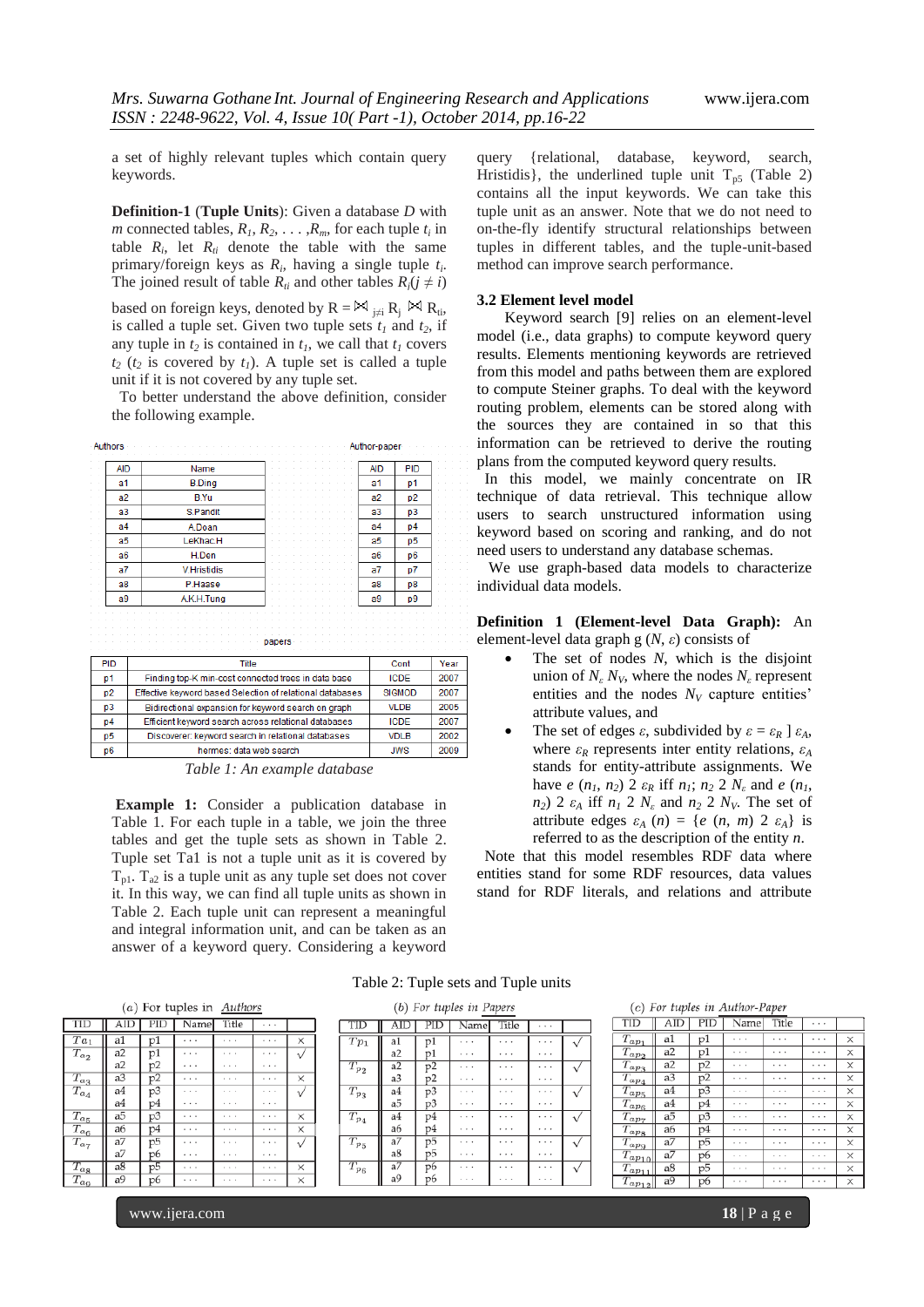correspond to RDF triples. While it is primarily used to model RDF Linked Data on the web, such a graph model is sufficiently general to capture XML and relational data. For instance, a tuple in a relational database can be modeled as an entity, and foreign key relationships can be represented as inter entity relations.

Existing keyword search solutions naturally apply to this problem. However, the data graph and the number of keyword elements are possibly very large in our scenario, and thus, exploring all paths between them in the data graphs is expensive. This is the main drawback of this model.

## **3.3 Set level model**

In this model we derive the summary at the level of set of elements.

**Definition 2 (Set-level Data Graph):** A set-level data graph of an element-level graph *g*  $(N_{\rm s} \oplus N_{\rm v}; \varepsilon_R)$  $\forall \theta \in \mathcal{E}_A$  is a tuple  $g' = (N', \varepsilon')$ . Every node  $n' \in N'$ stands for a set of element level entities  $N_n' = N_{\epsilon}$ , i.e., there is mapping type:  $N\varepsilon \rightarrow N'$  that associates every element-level entity  $n \in N_e$  with a set-level element  $n' \in N'$ . Every edge  $e'(n'_i, n'_j) \in \varepsilon'$  represents a relation between the two sets of element-level entities *n'*<sub>*i*</sub> and *n'*<sub>*j*</sub>. We have  $\varepsilon' = \{e'(n'_i, n'_j) \mid e(n_i, n_j) \in \varepsilon_R,$  $type (n_i) = n'_i; type (n_j) = n'_j.$ 

This set-level graph essentially captures a part of the Linked Data schema on the web that is represented in RDFS, i.e., relations between classes. Often, a schema might be incomplete or simply does not exist for RDF data on the web. In such a case, a pseudo schema can be obtained by computing a structural summary such as a data guide [10].

A set-level data graph can be derived from a given schema or a generated pseudo schema. Thus, we assume a membership mapping type:  $N_{\varepsilon} \to N'$ exists and use  $n \in n'$  to denote that *n* belongs to the set *n′*. An example of the set level graph is given in Fig. 2. We consider the search space as a set of Linked Data sources, forming a web of data.





We develop a set level Keyword-Element Relationship Graph (KERG) [11].

 Intuitively, a dmax-KERG represents all paths between keywords that are connected over a maximum distance dmax. This is to capture all  $d_{\text{max}}$ -Steiner graphs that exist in the data. The fig 3 below shows the set-level KERG with  $d_{max} = 1$ .



Fig 3: set-level KERG with  $d_{\text{max}} = 1$ 

**Example 1**: A KERG for our running example with  $d_{\text{max}} = 1$  is illustrated in Fig. 3. For instance, there is a keyword-element node (Robert, Person, DBPedia). Note that the relationship {(Robert, Person, DBPedia), (Award, Prize, DBPedia)} actually stands for the element-level connections {(Robert, per3, DBPedia), (Award, prize1, DBPedia)}, and {(Robert, per4, DBPedia), (Award, prize2, DBPedia)} because per3 and per4 mention Robert, prize1 and prize2 mention Award, per3, per4  $\in$  Person, prize1, prize2  $\epsilon$  Prize, there is a path between per3 and prize1. and a path between per4 and prize2 (see web data graph in Fig. 1). This example illustrates that element-level relationships, which share the same pair of terms (Robert and Award), classes (Person and Prize), and sources (DBPedia and DBPedia) can be summarized to one single set-level relationship.

 In order to compute the routing plan we use the following algorithm.

------------------------------------------------------------ **Algorithm1:** PPRJ ComputeRoutingPlan(*K*, *W′K*)

------------------------------------------------------------ **Input:** The query *K*, the summary  $W'_{K}(N'_{K}, \varepsilon'_{K})$ **Output:** The set of routing plans [*RP*]

*JP* ← a join plan that contains all  $\{k_i, k_j\} \subseteq 2^k$  $T \leftarrow$  a table where every tuple captures a join sequence of KERG relationships  $e'_{K} \in e'_{K}$ , the score of each  $e'_{K}$ , and the combined score of the join sequence; it is initially empty;

**While** *JP* .empty() **do**  ${k_i, k_j}$  ← *JP* .pop();  $\varepsilon'_{\{ki, kj\}} \leftarrow \text{retrieve}(\varepsilon'_{K}, \{k_i, k_j\});$  **if** *T*.empty() **then**  $T \leftarrow \varepsilon'_{\{ki, kj\}};$ **else**

$$
T \leftarrow \varepsilon'_{\{ki,\,kj\}} \bowtie T;
$$

Compute score of tuples in *T* via SCORE  $(K, W^S)_K$ ;

www.ijera.com **19** | P a g e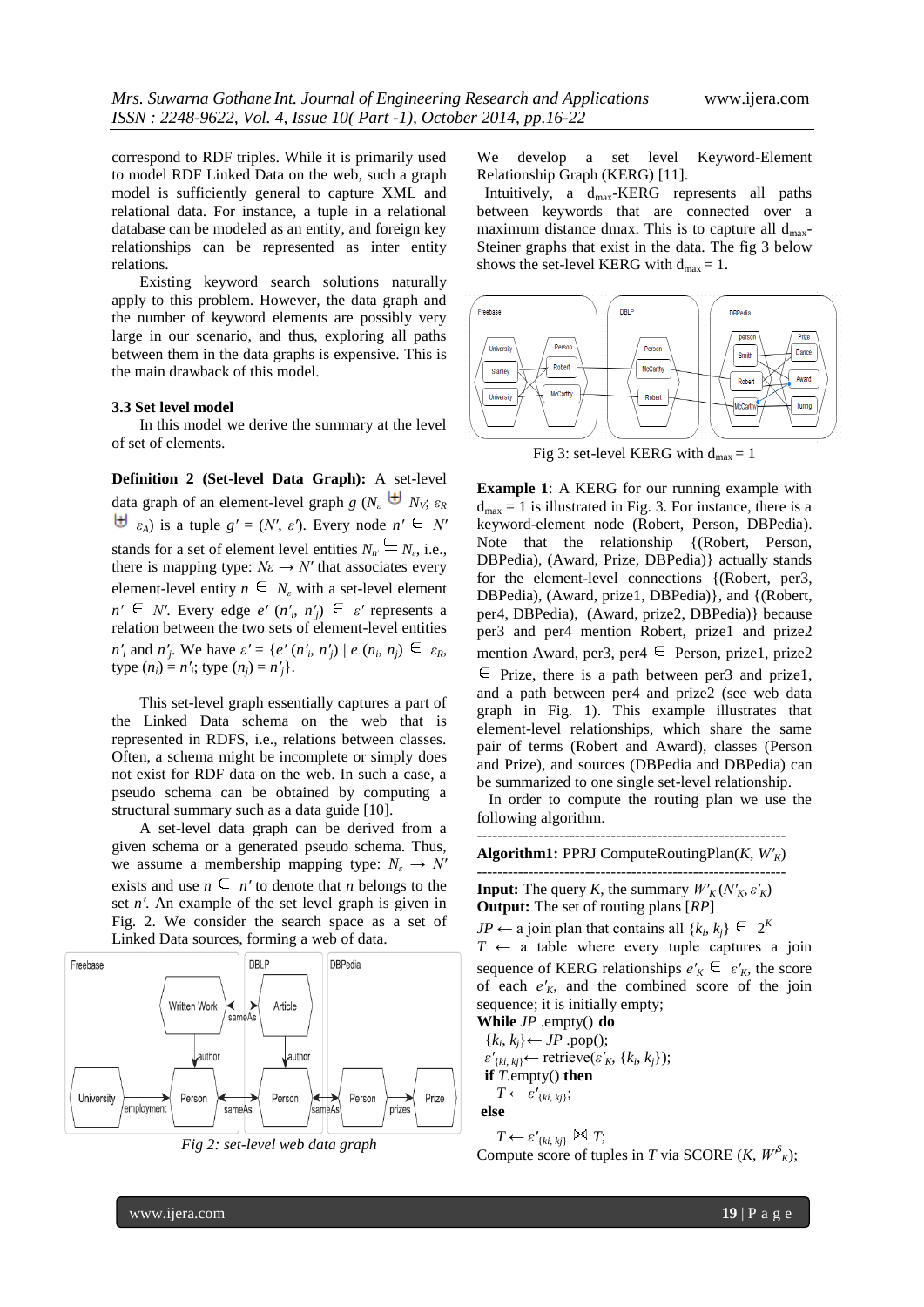$[RP] \leftarrow$  Group *T* by sources to identify unique combinations of sources;

Compute scores of routing plans in [RP] via SCORE (*K*, *RP*);

Sort [*RP*] by score; ------------------------------------------------------------

# **3.4 Query expansion using linguistic and semantic features**

In document retrieval, many query expansion techniques are based on information contained in the top-ranked retrieved documents in response to the original user query, e.g. [12], [15]. Similarly, our approach is based on performing an initial retrieval of resources according to the original keyword query. Thereafter, further resources are derived by leveraging the initially retrieved ones.

 Overall, the proposed process depicted in Figure 4 is divided into three main steps. In the first step, all words closely related to the original keyword are extracted based on two types of features – linguistic and semantic. In the second step, various introduced linguistic and semantic features are weighted using learning approaches. In the third step, we assign a relevance score to the set of the related words. Using this score we prune the related word set to achieve a balance between *precision* and *recall*.



## *Fig 4: AQE pipeline*

A. Extracting and Preprocessing of Data using Semantic and Linguistic Features:

 For the given input keyword *k*, we define the set of all words related to the keyword *k* as  $X_k = \{x_1, x_2, \ldots, x_n\}$ 

 $x_n$ . The set  $X_k$  is defined as the union of the two sets.  $LE_k$  and  $SE_k$ .  $LE_k$  is constructed as the collection of

all words obtained through linguistic features and in the same manner the semantic features also.

Linguistic features extracted from WordNet are:

*• Synonyms:* words having similar meanings to the input keyword *k*.

*• Hyponyms:* words representing a specialization of the input keyword *k*.

*• Hyponyms:* words representing a generalization of the input keyword *k*.

 The set *SE* comprises all words semantically derived from the input keyword *k* using Linked Data. These semantic features are defined as the following semantic relations:

*• sameAs:* deriving resources having the same identity as the input resource using owl:sameAs.

*• seeAlso:* deriving resources that provide more information about the input resource using rdfs:seeAlso.

*• class/property equivalence:* deriving classes or properties providing related descriptions for the input resource using owl:equivalentClass and owl:equivalentProperty.

*• superclass/-property:* deriving all super classes/properties of the input resource by following the rdfs:subClassOf or rdfs:subPropertyOf property paths originating from the input resource.

• *subclass/-property:* deriving all sub resources of the input resource  $r_i$  by following the rdfs:subClassOf or rdfs:subPropertyOf property paths ending with the input resource.

*• broader concepts:* deriving broader concepts related to the input resource  $r_i$  using the SKOS vocabulary properties skos:broader and skos:broadMatch.

*• narrower concepts:* deriving narrower concepts related to the input resource  $r_i$  using skos:narrower and skos:narrowMatch.

• *related concepts:* deriving related concepts to the input resource *r<sup>i</sup>* using skos:closeMatch, skos:mappingRelation and skos:exactMatch.

For each  $r_i \in AP_k$ , we derive all the related resources employing the above semantic features. Then, for each derived resource *r′*, we add all the English labels of that resource to the the set *SE<sup>k</sup>* . Therefore,  $SE<sub>k</sub>$  contains the labels of all semantically derived resource.

The set of all related words of the input keyword *k* is defined as  $X_k = LE_k \cup SE_k$ . After extracting the set  $X_k$ of related words, we run the following preprocessing methods for each  $x_i \in X_k$ :

1) *Tokenization:* extraction of individual words, ignoring punctuation and case.

2) *Stop word removal:* removal of common words such as articles and prepositions.

3) *Word lemmatisation:* determining the lemma of the word.

For example, as can be observed in Figure 5, the word "Thinking machine" and "electronic brain" is derived by *synonym*, *sameAs* and *equivalent*

Relations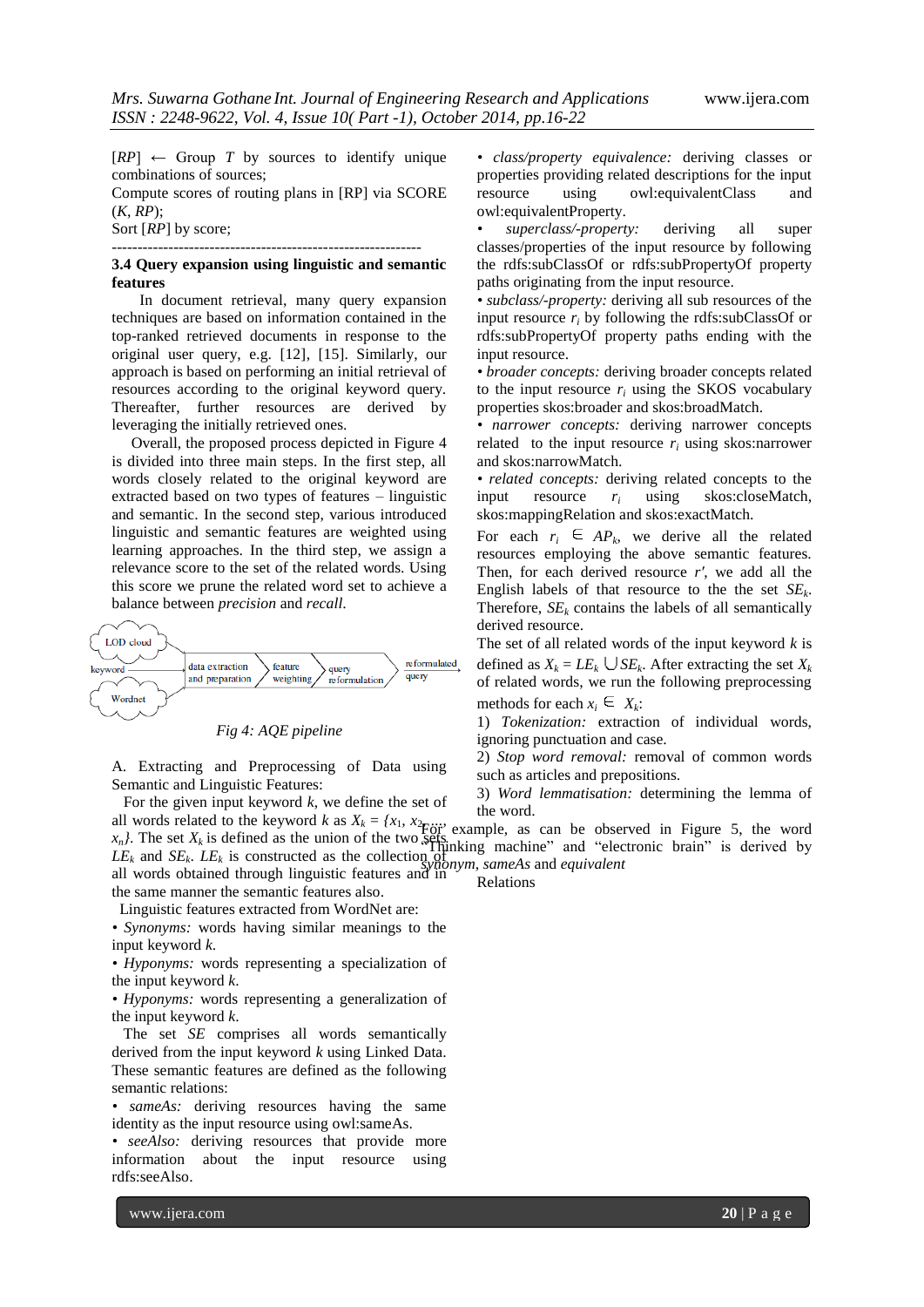

*Fig 5: Exemplary expansion graph of the word computer using semantic features.*

B. Feature Selection and Feature Weighting

In order to distinguish how effective each feature is and to remove ineffective features, we employ a weighting schema *ws* for computing the weights of the features as  $ws : f_i \in F \to w_i$ . Note that *F* is the set of all features taken into account. There are numerous feature weighting methods to assign weight to features like information gain [13], weights from a linear classifier [14], odds ratio, etc. Herein, we consider two well-known weighting schemas.

*1) Information Gain (IG):* Information gain is often used to decide which of the features are the most relevant. We define the information gain (IG) of a feature as:

$$
IG(f_i) = \sum_{\substack{c \in \{+, -\} \\ f_i \in \{present, absent\}}} Pr(c, f_i) \ln \frac{Pr(c, f_i)}{Pr(f_i)Pr(c)}
$$

*2) Feature weights from linear classifiers:* Linear classifiers, such as for example SVMs, calculate predictions by associating the weight  $w_i$  to the feature  $f_i$ . Features whose  $w_i$  is close to 0 have a small influence on the predictions. Therefore, we can assume that they are not very important for query expansion.

## *C. Setting the Classifier Threshold*

 As a last step, we set the threshold for the classifiers above. To do this, we compute the relevance score value score  $(x_i)$  for each word  $x_i \in X_k$ . Naturally, this is done by combining the feature vector  $V_{xi} = [\alpha_1, \alpha_2]$  $\alpha_2, \ldots, \alpha_n$ ] and the feature weight vector  $W = [w_1, \ldots, w_n]$  $w_2, \ldots, w_n$  as follows:

$$
score(x_i) = \sum_{i=1:n} \alpha_i w_i
$$

## **IV. Conclusion and Future Scope**

Keyword query search is a widely used approach for retrieving linked data in an efficient manner. In order to reduce the high cost of searching, we redirect the keywords to the relevant data sources. Here we use keyword routing to redirect the keywords. This is done using different types of approaches. Here, we discussed the four approaches of keyword query evaluation to get the desired results. We use graph based methods to compute the routing plans. Further, we show that when routing is applied to an existing keyword search system to prune sources, substantial performance gain can be achieved.

## **References**

- [1] T. Berners-Lee, "Linked Data Design Issues," 2009;www.w3.org/DesignIssues/LinkedData. html
- [2] B. Yu, G. Li, K.R. Sollins, and A.K.H. Tung, "Effective Keyword-Based Selection of Relational Databases," Proc. ACM SIGMOD Conf., pp. 139-150, 2007.
- [3] V. Kacholia, S. Pandit, S. Chakrabarti, S. Sudarshan, R. Desai, and H. Karambelkar, "Bidirectional Expansion for Keyword Search on Graph Databases," Proc. 31st Int'l Conf. Very Large Data Bases (VLDB), pp. 505-516, 2005.
- [4] B. Ding, J.X. Yu, S. Wang, L. Qin, X. Zhang, and X. Lin, "Finding Top-K Min-Cost Connected Trees in Databases," Proc. IEEE 23<sup>rd</sup> Int'l Conf. Data Eng. (ICDE), pp. 836-845, 2007.
- [5] M. Sayyadian, H. LeKhac, A. Doan, and L. Gravano, "Efficient Keyword Search Across Heterogeneous Relational Databases," Proc. IEEE 23rd Int'l Conf. Data Eng. (ICDE), pp. 346-355, 2007.
- [6] T. Tran, H. Wang, and P. Haase, "Hermes: Data Web Search on a Pay-as-You-Go Integration Infrastructure," J. Web Semantics, vol. 7, no. 3, pp. 189-203, 2009.
- [7] Q.H. Vu, B.C. Ooi, D. Papadias, and A.K.H. Tung, "A Graph Method for Keyword-Based Selection of the Top-K Databases." Proc. ACM SIGMOD Conf., pp. 915-926, 2008.
- [8] Jianhua Feng, Guoliang Li and Jianyong Wang, "Finding Top-k answers in keyword search over relational databases using tuple units" IEEE transactions, VOL. 23 NO. 12, December 2011.